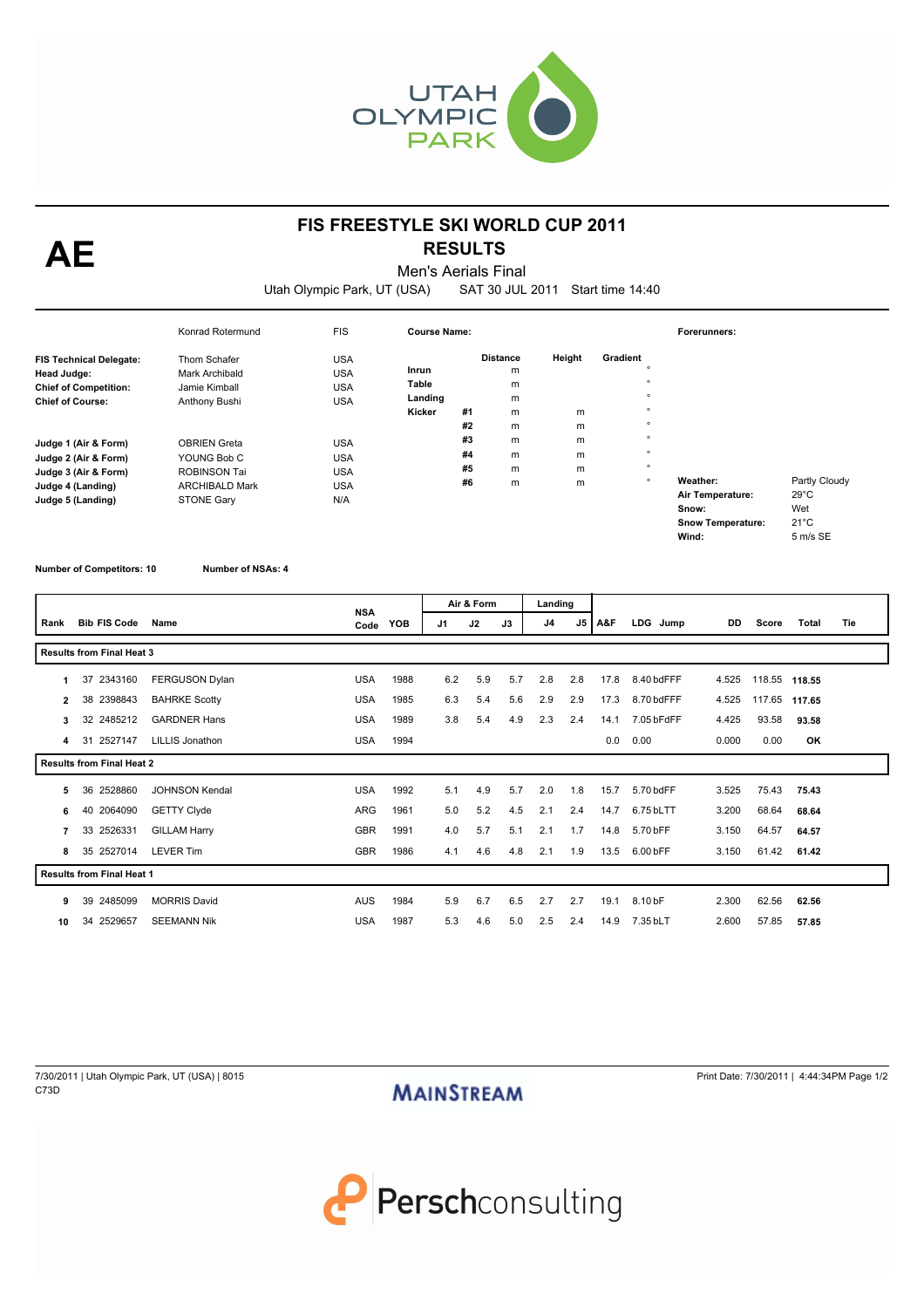



Men's Aerials Final

Utah Olympic Park, UT (USA) SAT 30 JUL 2011 Start time 14:40

|      |                     |      | <b>NSA</b>                  |     |                           | Air & Form<br>Landing |    |                |  |                     |                  |                        |  |    |       |       |     |
|------|---------------------|------|-----------------------------|-----|---------------------------|-----------------------|----|----------------|--|---------------------|------------------|------------------------|--|----|-------|-------|-----|
| Rank | <b>Bib FIS Code</b> | Name | Code                        | YOB | J1                        | J2                    | J3 | J <sub>4</sub> |  | <b>J5   A&amp;F</b> |                  | LDG Jump               |  | DD | Score | Total | Tie |
|      |                     |      |                             |     |                           |                       |    |                |  |                     |                  |                        |  |    |       |       |     |
|      |                     |      | Head Judge                  |     |                           |                       |    |                |  |                     | Chief of Scoring |                        |  |    |       |       |     |
|      |                     |      |                             |     |                           |                       |    |                |  |                     |                  |                        |  |    |       |       |     |
|      |                     |      | <b>Mark Archibald (USA)</b> |     |                           |                       |    |                |  |                     |                  | Konrad Rotermund (USA) |  |    |       |       |     |
|      |                     |      |                             |     | <b>Technical Delegate</b> |                       |    |                |  |                     |                  |                        |  |    |       |       |     |
|      |                     |      |                             |     |                           |                       |    |                |  |                     |                  |                        |  |    |       |       |     |
|      |                     |      |                             |     |                           | Thom Schafer (USA)    |    |                |  |                     |                  |                        |  |    |       |       |     |
|      |                     |      |                             |     |                           |                       |    |                |  |                     |                  |                        |  |    |       |       |     |

7/30/2011 | Utah Olympic Park, UT (USA) | 8015<br>C73D Print Date: 7/30/2011 | 4:44:34PM Page 2/2 C73D

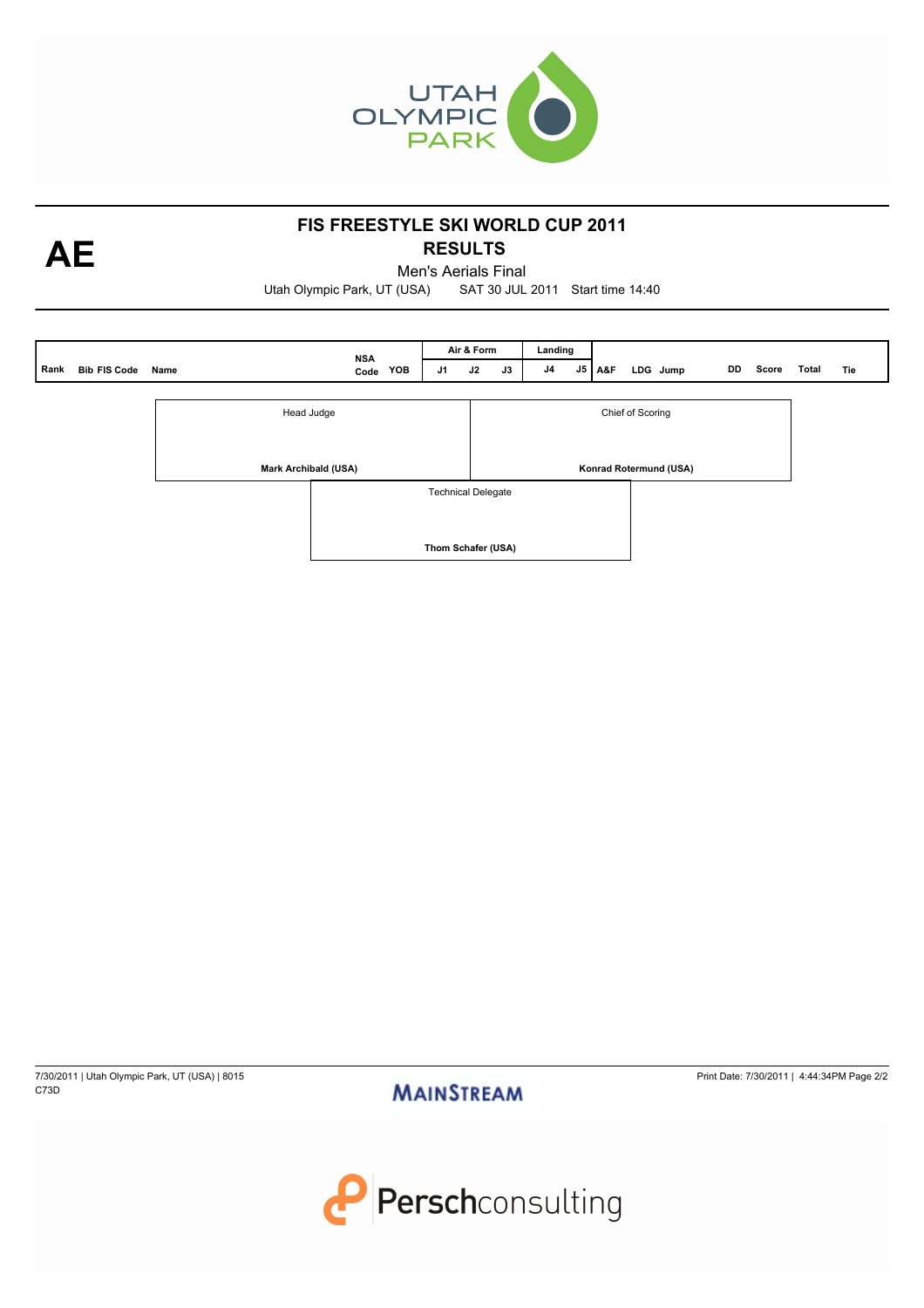

Men's Aerials Final Heat 2

Utah Olympic Park, UT (USA) SAT 30 JUL 2011 Start time 00:00

|                                                                                                                | Konrad Rotermund                                                                                        | <b>FIS</b>                                                  | <b>Course Name:</b>                 |                      |                                          |                  |                                                                 | Forerunners:                                                               |                                                                      |
|----------------------------------------------------------------------------------------------------------------|---------------------------------------------------------------------------------------------------------|-------------------------------------------------------------|-------------------------------------|----------------------|------------------------------------------|------------------|-----------------------------------------------------------------|----------------------------------------------------------------------------|----------------------------------------------------------------------|
| <b>FIS Technical Delegate:</b><br>Head Judge:<br><b>Chief of Competition:</b><br><b>Chief of Course:</b>       | Thom Schafer<br>Mark Archibald<br>Jamie Kimball<br>Anthony Bushi                                        | <b>USA</b><br><b>USA</b><br><b>USA</b><br><b>USA</b>        | Inrun<br>Table<br>Landing<br>Kicker | #1<br>#2             | <b>Distance</b><br>m<br>m<br>m<br>m<br>m | Height<br>m<br>m | Gradient<br>$\circ$<br>$\circ$<br>$\circ$<br>$\circ$<br>$\circ$ |                                                                            |                                                                      |
| Judge 1 (Air & Form)<br>Judge 2 (Air & Form)<br>Judge 3 (Air & Form)<br>Judge 4 (Landing)<br>Judge 5 (Landing) | <b>OBRIEN Greta</b><br>YOUNG Bob C<br><b>ROBINSON Tai</b><br><b>ARCHIBALD Mark</b><br><b>STONE Gary</b> | <b>USA</b><br><b>USA</b><br><b>USA</b><br><b>USA</b><br>N/A |                                     | #3<br>#4<br>#5<br>#6 | m<br>m<br>m<br>m                         | m<br>m<br>m<br>m | $\circ$<br>$\circ$<br>$\circ$<br>$\circ$                        | Weather:<br>Air Temperature:<br>Snow:<br><b>Snow Temperature:</b><br>Wind: | Partly Cloudy<br>$29^{\circ}$ C<br>Wet<br>$21^{\circ}$ C<br>5 m/s SE |

#### **Number of Competitors: 10 Number of NSAs: 4**

|              |                     |                       | <b>NSA</b> |      |     |     |     |     |     | Air & Form |            | Landing |               |        |     |  |  |  |  |
|--------------|---------------------|-----------------------|------------|------|-----|-----|-----|-----|-----|------------|------------|---------|---------------|--------|-----|--|--|--|--|
| Rank         | <b>Bib FIS Code</b> | Name                  | Code       | YOB  | J1  | J2  | J3  | J4  | J5  | l A&F      | LDG Jump   | DD.     | Score         | Total  | Tie |  |  |  |  |
|              | 38 2398843          | <b>BAHRKE Scotty</b>  | <b>USA</b> | 1985 | 6.1 | 5.9 | 6.0 | 2.4 | 2.5 | 18.0       | 7.35 bFdFF | 4.425   | 112.17 112.17 |        |     |  |  |  |  |
| $\mathbf{2}$ | 37 2343160          | <b>FERGUSON Dylan</b> | <b>USA</b> | 1988 | 5.0 | 5.3 | 4.9 | 2.8 | 2.5 | 15.2       | 7.95 bFdFF | 4.425   | 102.43        | 102.43 |     |  |  |  |  |
| 3            | 32 2485212          | <b>GARDNER Hans</b>   | <b>USA</b> | 1989 | 4.1 | 5.5 | 4.6 | 1.9 | 2.2 | 14.2       | 6.15 bFFF  | 4.050   | 82.41         | 82.41  |     |  |  |  |  |
| 4            | 2527147<br>- 31     | LILLIS Jonathon       | <b>USA</b> | 1994 | 4.2 | 4.6 | 4.0 | 1.7 | 1.9 | 12.8       | 5.40 bFdFF | 4.425   | 80.53         | 80.53  |     |  |  |  |  |
| 5            | 36 2528860          | JOHNSON Kendal        | <b>USA</b> | 1992 | 5.1 | 4.9 | 5.7 | 2.0 | 1.8 | 15.7       | 5.70 bdFF  | 3.525   | 75.43         | 75.43  |     |  |  |  |  |
| 6            | 40 2064090          | <b>GETTY Clyde</b>    | ARG        | 1961 | 5.0 | 5.2 | 4.5 | 2.1 | 2.4 | 14.7       | 6.75 bLTT  | 3.200   | 68.64         | 68.64  |     |  |  |  |  |
|              | 33 2526331          | <b>GILLAM Harry</b>   | <b>GBR</b> | 1991 | 4.0 | 5.7 | 5.1 | 2.1 | 1.7 | 14.8       | 5.70 bFF   | 3.150   | 64.57         | 64.57  |     |  |  |  |  |
| 8            | 35 2527014          | <b>LEVER Tim</b>      | <b>GBR</b> | 1986 | 4.1 | 4.6 | 4.8 | 2.1 | 1.9 | 13.5       | 6.00 bFF   | 3.150   | 61.42         | 61.42  |     |  |  |  |  |



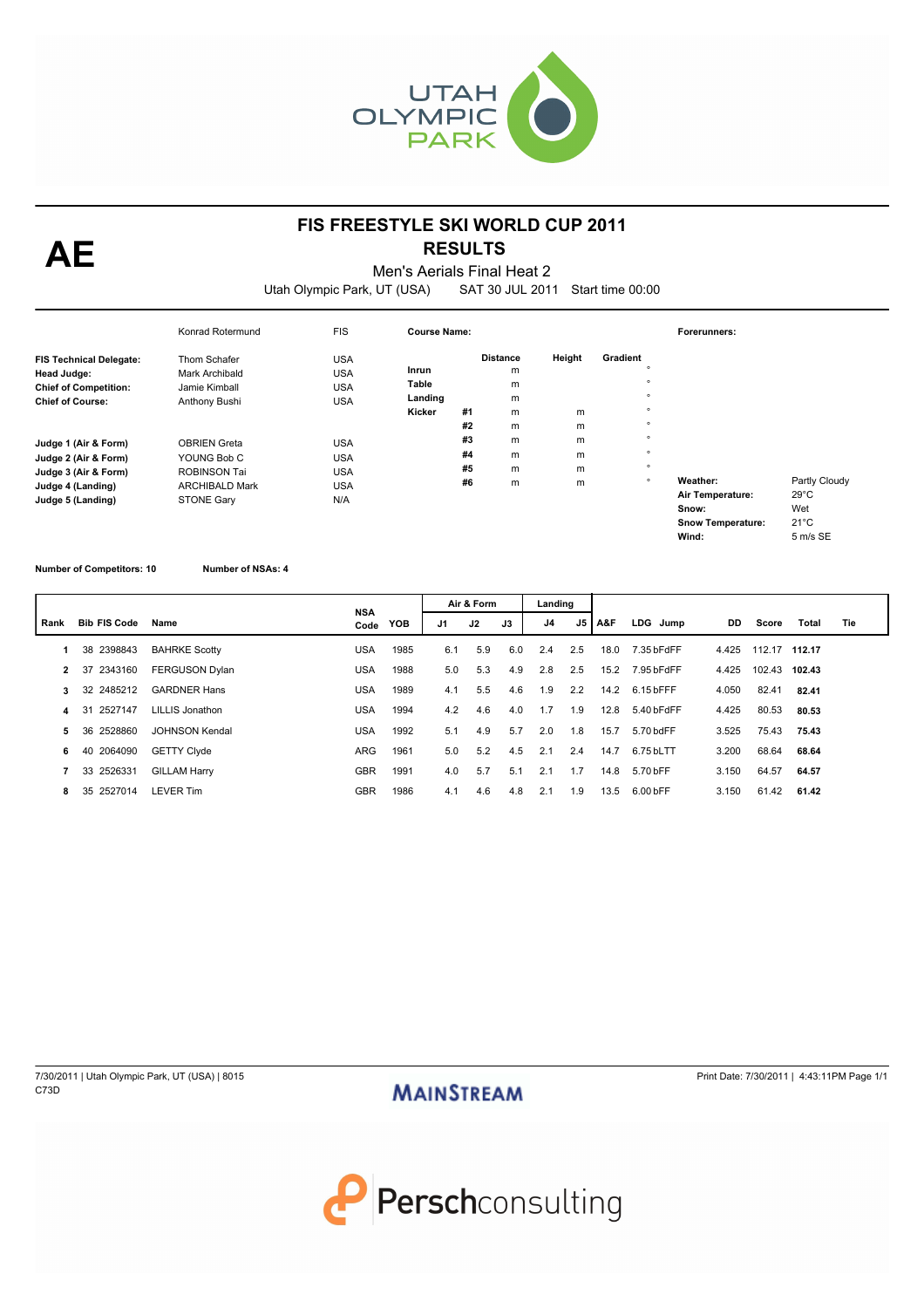

Men's Aerials Final Heat 1

Utah Olympic Park, UT (USA) SAT 30 JUL 2011 Start time 00:00

|                                                                                                                | Konrad Rotermund                                                                                        | <b>FIS</b>                                                  | Course Name:                        |                      |                                          |                  |                                                                 | Forerunners:                                                               |                                                                      |
|----------------------------------------------------------------------------------------------------------------|---------------------------------------------------------------------------------------------------------|-------------------------------------------------------------|-------------------------------------|----------------------|------------------------------------------|------------------|-----------------------------------------------------------------|----------------------------------------------------------------------------|----------------------------------------------------------------------|
| <b>FIS Technical Delegate:</b><br>Head Judge:<br><b>Chief of Competition:</b><br><b>Chief of Course:</b>       | Thom Schafer<br><b>Mark Archibald</b><br>Jamie Kimball<br>Anthony Bushi                                 | <b>USA</b><br><b>USA</b><br><b>USA</b><br><b>USA</b>        | Inrun<br>Table<br>Landing<br>Kicker | #1<br>#2             | <b>Distance</b><br>m<br>m<br>m<br>m<br>m | Height<br>m<br>m | Gradient<br>$\circ$<br>$\circ$<br>$\circ$<br>$\circ$<br>$\circ$ |                                                                            |                                                                      |
| Judge 1 (Air & Form)<br>Judge 2 (Air & Form)<br>Judge 3 (Air & Form)<br>Judge 4 (Landing)<br>Judge 5 (Landing) | <b>OBRIEN Greta</b><br>YOUNG Bob C<br><b>ROBINSON Tai</b><br><b>ARCHIBALD Mark</b><br><b>STONE Gary</b> | <b>USA</b><br><b>USA</b><br><b>USA</b><br><b>USA</b><br>N/A |                                     | #3<br>#4<br>#5<br>#6 | m<br>m<br>m<br>m                         | m<br>m<br>m<br>m | $\circ$<br>$\circ$<br>$\circ$<br>$\circ$                        | Weather:<br>Air Temperature:<br>Snow:<br><b>Snow Temperature:</b><br>Wind: | Partly Cloudy<br>$29^{\circ}$ C<br>Wet<br>$21^{\circ}$ C<br>5 m/s SE |

**Number of Competitors: 10 Number of NSAs: 4**

|      |                     |                        | <b>NSA</b> |      |     | Air & Form |     | Landing |     |      |               |       |               |       |     |
|------|---------------------|------------------------|------------|------|-----|------------|-----|---------|-----|------|---------------|-------|---------------|-------|-----|
| Rank | <b>Bib FIS Code</b> | Name                   | Code       | YOB  | J1  | J2         | J3  | J4      | J5  | A&F  | LDG Jump      | DD.   | Score         | Total | Tie |
|      | 38 2398843          | <b>BAHRKE Scotty</b>   | <b>USA</b> | 1985 | 6.9 | 6.4        | 6.9 | 2.9     | 2.7 | 20.2 | 8.40 bFFF     | 4.050 | 115.83 115.83 |       |     |
| 2    | 37 2343160          | <b>FERGUSON Dylan</b>  | <b>USA</b> | 1988 | 6.6 | 6.6        | 6.3 | 2.9     | 2.8 | 19.5 | 8.55 bFFF     | 4.050 | 113.60 113.60 |       |     |
| з.   | 31 2527147          | <b>LILLIS Jonathon</b> | <b>USA</b> | 1994 | 6.8 | 6.3        | 5.9 | 2.6     | 2.8 | 19.0 | 8.10 bFFF     | 4.050 | 109.75 109.75 |       |     |
| 4    | 32 2485212          | <b>GARDNER Hans</b>    | <b>USA</b> | 1989 | 5.2 | 5.9        | 6.6 | 2.8     | 2.7 | 17.7 | 8.25 bLFF     | 3.800 | 98.61         | 98.61 |     |
| 5    | 36 2528860          | <b>JOHNSON Kendal</b>  | <b>USA</b> | 1992 | 5.9 | 6.8        | 6.2 | 2.8     | 2.6 | 18.9 | 8.10 bFF      | 3.150 | 85.05         | 85.05 |     |
| 6    | 33 2526331          | <b>GILLAM Harry</b>    | <b>GBR</b> | 1991 | 6.6 | 5.9        | 6.6 | 2.7     | 2.7 | 19.1 | 8.10 bLF      | 2.900 | 78.88         | 78.88 |     |
|      | 35 2527014          | <b>LEVER Tim</b>       | <b>GBR</b> | 1986 | 5.5 | 5.7        | 6.0 | 2.7     | 2.6 |      | 17.2 7.95 bFP | 2.850 | 71.67         | 71.67 |     |
| 8    | 40 2064090          | <b>GETTY Clyde</b>     | ARG        | 1961 | 4.8 | 5.3        | 5.0 | 2.4     | 2.8 | 15.1 | 7.80 bLF      | 2.900 | 66.41         | 66.41 |     |
| 9    | 39 2485099          | <b>MORRIS David</b>    | <b>AUS</b> | 1984 | 5.9 | 6.7        | 6.5 | 2.7     | 2.7 | 19.1 | 8.10 bF       | 2.300 | 62.56         | 62.56 |     |
| 10   | 34 2529657          | <b>SEEMANN Nik</b>     | <b>USA</b> | 1987 | 5.3 | 4.6        | 5.0 | 2.5     | 2.4 | 14.9 | 7.35 bLT      | 2.600 | 57.85         | 57.85 |     |



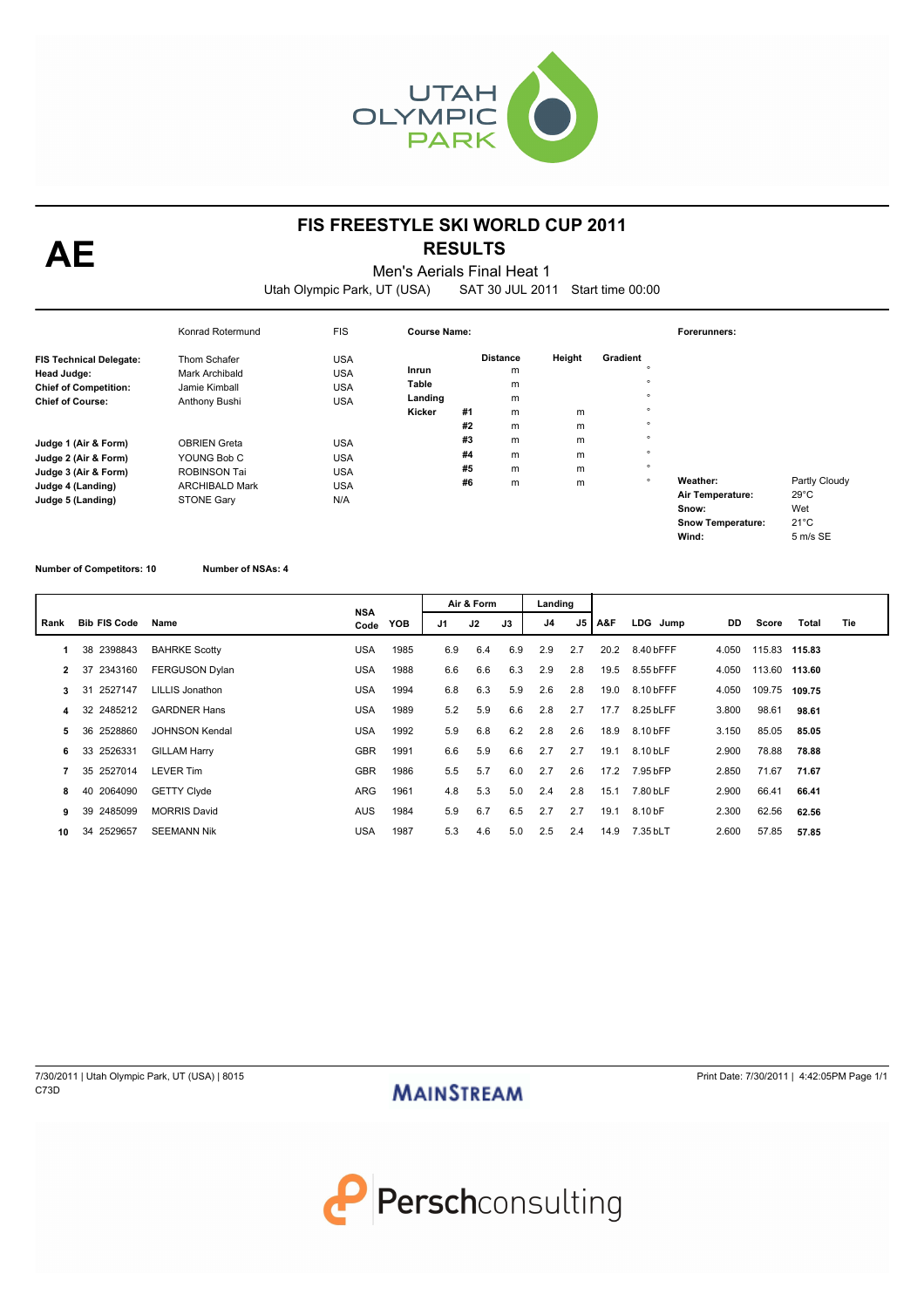

Men's Aerials Qualification

Utah Olympic Park, UT (USA) SAT 30 JUL 2011 Start time 12:45

|                                                                                                                | Konrad Rotermund                                                                                        | <b>FIS</b>                                                  | Course Name:                        |                      |                                          |                  |                                                                 | Forerunners:                                                        |                                                                      |
|----------------------------------------------------------------------------------------------------------------|---------------------------------------------------------------------------------------------------------|-------------------------------------------------------------|-------------------------------------|----------------------|------------------------------------------|------------------|-----------------------------------------------------------------|---------------------------------------------------------------------|----------------------------------------------------------------------|
| <b>FIS Technical Delegate:</b><br>Head Judge:<br><b>Chief of Competition:</b><br><b>Chief of Course:</b>       | Thom Schafer<br>Mark Archibald<br>Jamie Kimball<br>Anthony Bushi                                        | <b>USA</b><br><b>USA</b><br><b>USA</b><br><b>USA</b>        | Inrun<br>Table<br>Landing<br>Kicker | #1<br>#2             | <b>Distance</b><br>m<br>m<br>m<br>m<br>m | Height<br>m<br>m | Gradient<br>$\circ$<br>$\circ$<br>$\circ$<br>$\circ$<br>$\circ$ |                                                                     |                                                                      |
| Judge 1 (Air & Form)<br>Judge 2 (Air & Form)<br>Judge 3 (Air & Form)<br>Judge 4 (Landing)<br>Judge 5 (Landing) | <b>OBRIEN Greta</b><br>YOUNG Bob C<br><b>ROBINSON Tai</b><br><b>ARCHIBALD Mark</b><br><b>STONE Gary</b> | <b>USA</b><br><b>USA</b><br><b>USA</b><br><b>USA</b><br>N/A |                                     | #3<br>#4<br>#5<br>#6 | m<br>m<br>m<br>m                         | m<br>m<br>m<br>m | $\circ$<br>$\circ$<br>$\circ$<br>$\circ$                        | Weather:<br>Air Temperature:<br>Snow:<br>Snow Temperature:<br>Wind: | Partly Cloudy<br>$29^{\circ}$ C<br>Wet<br>$21^{\circ}$ C<br>5 m/s SE |

**Number of Competitors: 10 Number of NSAs: 4**

|              |                     |                                         | <b>NSA</b> |      |     | Air & Form |     | Landing |     |      |            |       |        |        |     |
|--------------|---------------------|-----------------------------------------|------------|------|-----|------------|-----|---------|-----|------|------------|-------|--------|--------|-----|
| Rank         | <b>Bib FIS Code</b> | Name                                    | Code       | YOB  | J1  | J2         | J3  | J4      | J5  | A&F  | LDG Jump   | DD.   | Score  | Total  | Tie |
|              |                     | <b>Results from Qualfication Heat 1</b> |            |      |     |            |     |         |     |      |            |       |        |        |     |
|              | 2343160<br>37       | <b>FERGUSON Dylan</b>                   | <b>USA</b> | 1988 | 5.6 | 5.0        | 5.4 | 2.9     | 2.9 | 16.0 | 8.70 bFdFF | 4.425 | 109.29 | 109.29 |     |
| $\mathbf{2}$ | 38 2398843          | <b>BAHRKE Scotty</b>                    | <b>USA</b> | 1985 | 6.4 | 6.8        | 6.8 | 2.9     | 2.9 | 20.0 | 8.70 bLFF  | 3.800 | 109.06 | 109.06 |     |
|              |                     | <b>Results from Qualfication Heat 2</b> |            |      |     |            |     |         |     |      |            |       |        |        |     |
| 3            | 2527147<br>31       | LILLIS Jonathon                         | <b>USA</b> | 1994 | 4.1 | 5.7        | 5.7 | 2.3     | 2.3 | 15.5 | 6.90 bFFdF | 4.525 | 101.36 | 101.36 |     |
| 4            | 36<br>2528860       | <b>JOHNSON Kendal</b>                   | <b>USA</b> | 1992 | 6.8 | 5.9        | 6.3 | 2.8     | 2.5 | 19.0 | 7.95 bFF   | 3.150 | 84.89  | 84.89  |     |
| 5            | 33<br>2526331       | <b>GILLAM Harry</b>                     | <b>GBR</b> | 1991 | 6.3 | 5.7        | 6.5 | 2.3     | 2.1 | 18.5 | 6.60 bLF   | 2.900 | 72.79  | 72.79  |     |
| 6            | 2064090<br>40       | <b>GETTY Clyde</b>                      | ARG        | 1961 | 5.1 | 5.1        | 5.0 | 2.4     | 2.7 | 15.2 | 7.65 bLTT  | 3.200 | 73.12  | 73.12  |     |
| 7            | 2527014<br>35       | <b>LEVER Tim</b>                        | <b>GBR</b> | 1986 | 5.9 | 6.3        | 5.2 | 2.7     | 2.5 | 17.4 | 7.80 bLF   | 2.900 | 73.08  | 73.08  |     |
| 8            | 2529657<br>34       | <b>SEEMANN Nik</b>                      | <b>USA</b> | 1987 | 6.1 | 6.3        | 6.5 | 2.8     | 2.6 | 18.9 | 8.10 bLT   | 2.600 | 70.20  | 70.20  |     |
| 9            | 32<br>2485212       | <b>GARDNER Hans</b>                     | <b>USA</b> | 1989 | 3.7 | 4.3        | 4.3 | 1.7     | 1.7 | 12.3 | 5.10 bFFF  | 4.050 | 70.47  | 70.47  |     |
| 10           | 39 2485099          | <b>MORRIS David</b>                     | <b>AUS</b> | 1984 | 5.5 | 5.6        | 5.2 | 2.8     | 2.8 | 16.3 | 8.40 bF    | 2.300 | 56.81  | 56.81  |     |